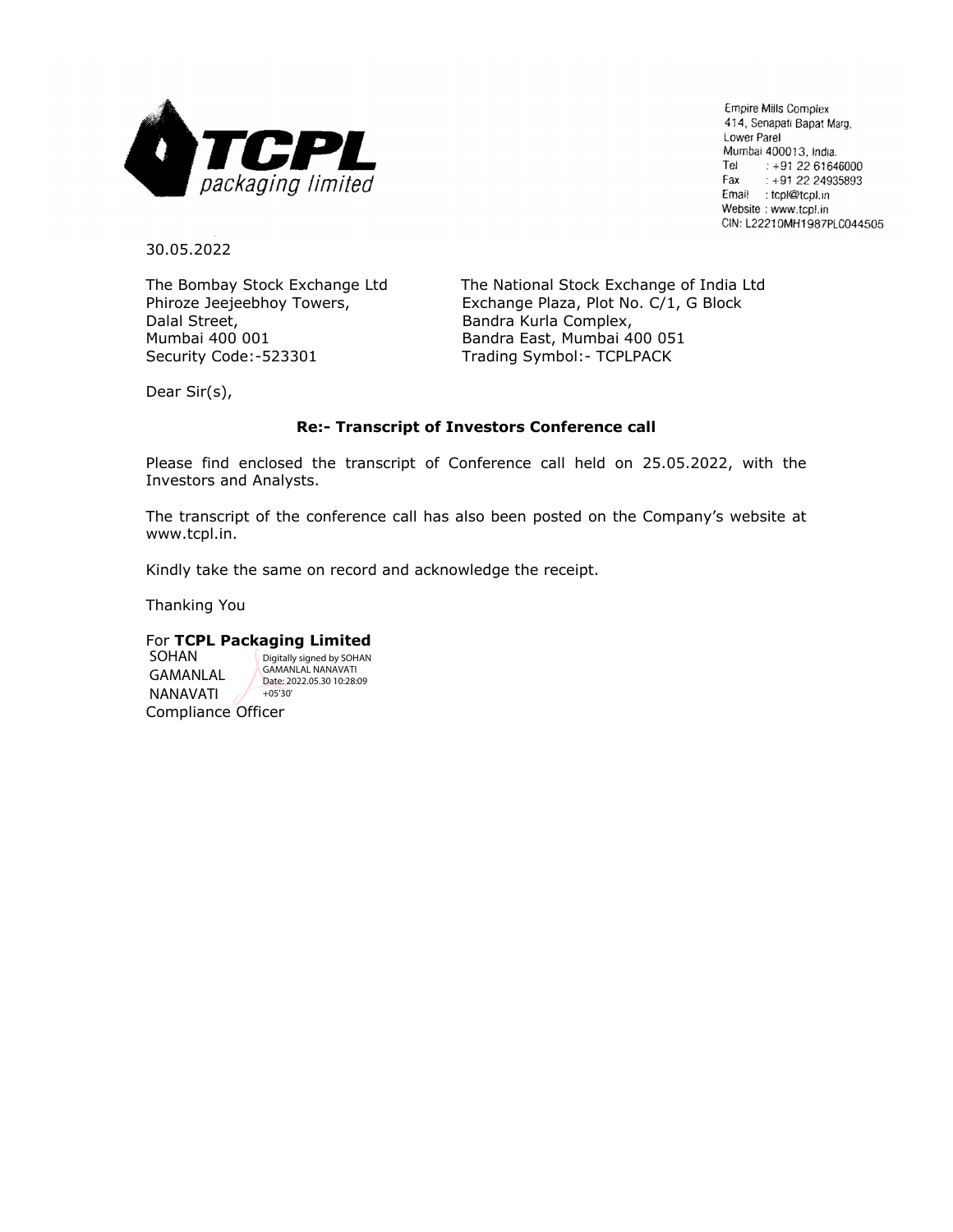

## **TCPL Packaging Limited**  Q4 & FY22 Earnings Conference Call Transcript May 25, 2022

| Moderator:            | Ladies and gentlemen, good day and welcome to TCPL Packaging Limited's<br>Earnings Conference Call. As a reminder, all participant lines will be in the listen-<br>only mode, and there will be an opportunity for you to ask questions after the<br>presentation concludes. Please note, that this conference is being recorded.                                                                                                                                                                                                                                                                                                                                                                                       |
|-----------------------|-------------------------------------------------------------------------------------------------------------------------------------------------------------------------------------------------------------------------------------------------------------------------------------------------------------------------------------------------------------------------------------------------------------------------------------------------------------------------------------------------------------------------------------------------------------------------------------------------------------------------------------------------------------------------------------------------------------------------|
|                       | I will now hand the conference over the Mr. Anoop Poojari from CDR India. Thank<br>you, and over to you, sir.                                                                                                                                                                                                                                                                                                                                                                                                                                                                                                                                                                                                           |
| Anoop Poojari:        | Thank you. Good afternoon, everyone and thank you for joining us on TCPL<br>Packaging's Q4 and FY22 Earnings Conference Call. We have with us today Mr.<br>Saket Kanoria, Managing Director; Mr. Akshay Kanoria, Executive Director; Mr. Vidur<br>Kanoria, Associate Director, and Mr. Vivek Dave, GM Finance of the Company.                                                                                                                                                                                                                                                                                                                                                                                           |
|                       | We would like to begin the call with brief opening remarks from the management,<br>following which we will have the forum open for an interactive question-and-answer<br>session. Before we start, I would like to point out that some statements made in<br>today's call may be forward-looking in nature and a disclaimer to this effect has been<br>included in the invite shared with you earlier.                                                                                                                                                                                                                                                                                                                  |
|                       | I would now like to invite Mr. Saket Kanoria to make his opening remarks.                                                                                                                                                                                                                                                                                                                                                                                                                                                                                                                                                                                                                                               |
| <b>Saket Kanoria:</b> | Good afternoon, everyone, and thank you all for joining us on this conference call for<br>the quarter and full year ended March 31, 2022. I trust all of you and your families<br>are keeping safe and are in good health. I will initiate the call by taking you through<br>the operational and financial performance, after which we'll open the forum to have<br>a question-and-answer session.                                                                                                                                                                                                                                                                                                                      |
|                       | We have concluded the year on a very strong note despite a demanding macro<br>environment. I'm very pleased to report that TCPL for the first time has crossed a<br>milestone revenue of INR 1,000 crore in a financial year and over INR 300 crore in<br>one quarter. On a standalone basis, in quarter four FY22 total revenue grew by 31%<br>to INR 322 crore as against INR 246 crore in the corresponding period. EBITDA has<br>improved by 38% to INR 48 crore, translating into a margin of 15%. For the full year,<br>total revenues grew by 19% to INR 1,076 crore in FY22 as against INR 904 crore in<br>FY21. EBITDA has also grown by 17% to INR 157 crore, translating into a margin of<br>just under 15%. |
|                       | Given the challenging operating condition, TCPL has showcased remarkable<br>adaptability and achieved yet another quarter of sustained performance. Although,<br>we continue to witness raw material inflation, we are able to mitigate the impact on<br>our margins by taking adequate measures, limiting the impact on our total<br>profitability. PAT and cash profits stood at INR 18.5 crore and INR 39.4 crore                                                                                                                                                                                                                                                                                                    |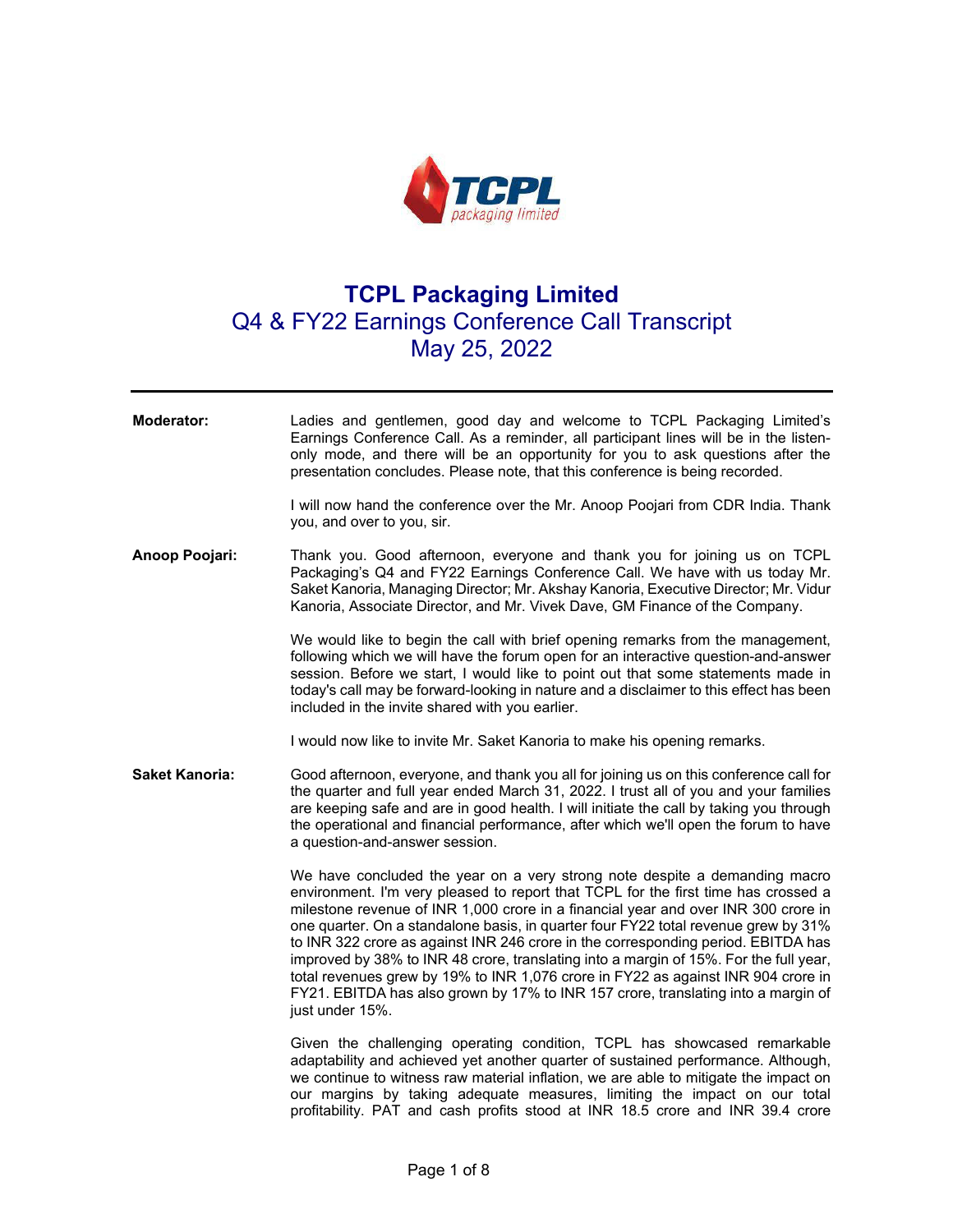respectively during the quarter. In FY22, PAT and cash profits stood at INR 49 crore and INR 125 crore, respectively.

Here I'm pleased to inform that in line with our consistent dividend policy, the Board of Directors have recommended a dividend of INR 10 per share. This dividend payout is the  $22<sup>nd</sup>$  continuous year of dividend payout by the company. It is also the highest dividend payout ever made by the company.

On a consolidated basis for the full year ended FY22, total revenue and PAT stood at INR 1,088 crore and INR 47 crore, respectively. The consolidated figures are not comparable year-on-year due to the acquisition of Creative and its integration from December 2021 onwards. While Creative is currently PAT negative, we believe that we should be able to turnaround the company in a few months as benefit of scale, cost optimization measures, and other synergies start contributing to the performance. Moreover, post the acquisition, we have invested in modernizing the facility and optimizing the process, in addition to meeting the company's working capital requirements. Overall, the rigid box is a high segment potential and valueadded segment used in several end-use industries, including the fast-growing smartphone market. So, we remain very excited about this opportunity.

On the operational front, we are delighted to announce the successful commissioning of our second line in the flexible packaging unit at Silvassa. The facility has effectively doubled the segment's capacity, and the plant also comprises of a new 10-color gravure printing press and other ancillary equipment. As indicated in previous calls, we expect to optimally utilize the new line over the next 12 months. Furthermore, TCPL Innofilms Private Limited, the company's wholly owned subsidiary, has commenced trial production at its new film line, also at Silvassa.

With the rise of sustainable packaging awareness among large brands and consumers globally, we expect demand for our product to increase in the coming years. Therefore, while we remain cautious on account of ongoing external situation, we are confident that the company will grow substantially over the next few years by leveraging its expertise and institutional strength. Given our increased capacity, focus on growth through diversification, and growing demand for sustainable packaging solutions, we believe we should be able to continue registering healthy growth going forward.

I would now request the moderator to open the forum for any questions or suggestions that you may have. Thank you.

**Moderator:** The first question from the line of Sourabh Dutta from Minerva India.

- **Sourabh Dutta:** I'm just curious if there has been some sort of a tipping point in domestic folding carton demand because demand has clearly accelerated recently. Paperboard manufacturers have in particular cited elevated food grade board demand. So, it's a little perplexing that a time when FMCG guys are dealing with their own margin headwinds, all of this is happening. So, have you seen any major shift towards paper as far as FMCG food packaging board conversion is concerned?
- **Saket Kanoria:** FMCG food packaging, I don't see any major shift because the basic barrier properties are not met directly by paperboard, but it's a more indirect method of packaging. But certainly, paperboard demand is outstripping growth otherwise in the segment because of many other replacements to plastic products. But I don't think that there is any particular message as such.
- **Akshay Kanoria:** I will just answer. Basically, although FMCG volume growth is a bit weak, as we've all seen from the numbers coming out in this quarter and last quarter, there is a shift towards paperboard not just in India, but more so globally, especially for food

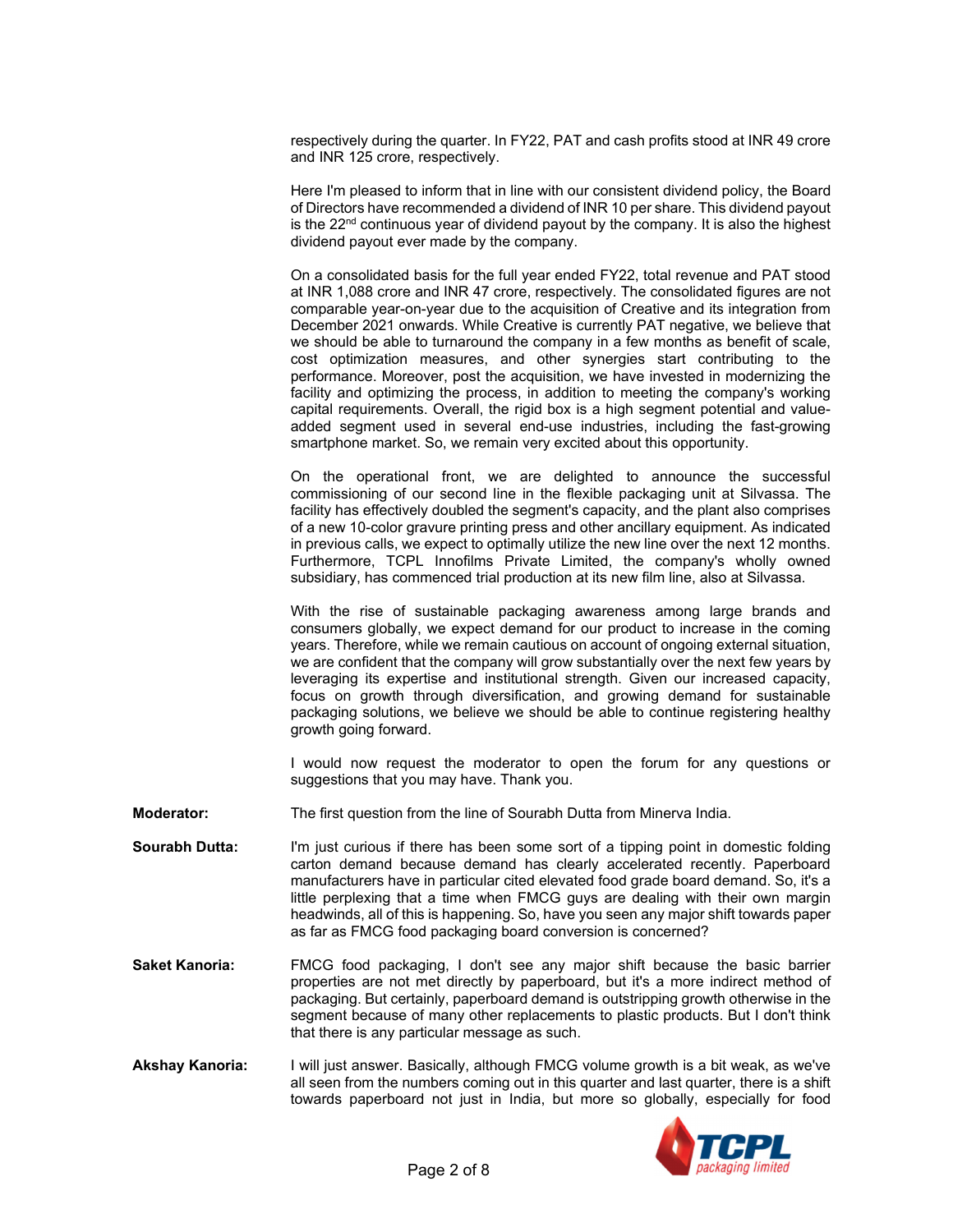|                       | products, where things like take away containers and trays and things like that,<br>moving from plastics to paper. So, there is a sort of secular shift towards paper,<br>which has seen a sustained increase and I think that, plus lack of investment in these<br>European and North American mills over many years has resulted in a big gap<br>between demand and supply as far as paper is concerned. So, the Indian paper mills<br>and all are taking advantage of that. As far as our business is concerned, although,<br>the customer like-to-like volume growth has been weak over the last six months, one<br>year, our own demand has grown because we have increased share of business in<br>existing customers and also developed new customers. So, I think that answers your<br>question. |
|-----------------------|----------------------------------------------------------------------------------------------------------------------------------------------------------------------------------------------------------------------------------------------------------------------------------------------------------------------------------------------------------------------------------------------------------------------------------------------------------------------------------------------------------------------------------------------------------------------------------------------------------------------------------------------------------------------------------------------------------------------------------------------------------------------------------------------------------|
| <b>Moderator:</b>     | The next question from the line Pavan Kumar from RatnaTraya Capital.                                                                                                                                                                                                                                                                                                                                                                                                                                                                                                                                                                                                                                                                                                                                     |
| Pavan Kumar:          | Sir, can you give me an idea of what might have been the split between volume<br>growth and realization growth for the year and for the quarter?                                                                                                                                                                                                                                                                                                                                                                                                                                                                                                                                                                                                                                                         |
| Saket Kanoria:        | So, the volume growth was just under 5% whereas the overall revenue growth is<br>almost 18% for the year, and it's similar for the quarter. It's in fact, higher in this<br>quarter, March ended.                                                                                                                                                                                                                                                                                                                                                                                                                                                                                                                                                                                                        |
| Pavan Kumar:          | So, volume growth would be still around 4% or 5% or even less?                                                                                                                                                                                                                                                                                                                                                                                                                                                                                                                                                                                                                                                                                                                                           |
| Saket Kanoria:        | Yes. 4%, 5%. Volume growth for the year.                                                                                                                                                                                                                                                                                                                                                                                                                                                                                                                                                                                                                                                                                                                                                                 |
| Pavan Kumar:          | Yes, sir. And when are we expecting to start our new Flexible Packaging line? Has<br>it already started?                                                                                                                                                                                                                                                                                                                                                                                                                                                                                                                                                                                                                                                                                                 |
| Saket Kanoria:        | Yes, the new Flexible line is already started.                                                                                                                                                                                                                                                                                                                                                                                                                                                                                                                                                                                                                                                                                                                                                           |
| Pavan Kumar:          | Is there any contribution of revenues from there in this particular quarter?                                                                                                                                                                                                                                                                                                                                                                                                                                                                                                                                                                                                                                                                                                                             |
| Saket Kanoria:        | Yes. It was a capitalized only at the end of March. So, it was only a few days. So,<br>there is not really contribution from there.                                                                                                                                                                                                                                                                                                                                                                                                                                                                                                                                                                                                                                                                      |
| Pavan Kumar:          | Okay. And Creative, when was it integrated, sir?                                                                                                                                                                                                                                                                                                                                                                                                                                                                                                                                                                                                                                                                                                                                                         |
| <b>Saket Kanoria:</b> | From 4th December onwards.                                                                                                                                                                                                                                                                                                                                                                                                                                                                                                                                                                                                                                                                                                                                                                               |
| Pavan Kumar:          | Is it part of the results?                                                                                                                                                                                                                                                                                                                                                                                                                                                                                                                                                                                                                                                                                                                                                                               |
| Saket Kanoria:        | Yes, it is part of the consolidated results.                                                                                                                                                                                                                                                                                                                                                                                                                                                                                                                                                                                                                                                                                                                                                             |
| Pavan Kumar:          | Okay. So, the small dip that we are seeing between the standalone and consolidated<br>would be majorly your loss from Creative, is it?                                                                                                                                                                                                                                                                                                                                                                                                                                                                                                                                                                                                                                                                   |
| <b>Saket Kanoria:</b> | Yes, that's right.                                                                                                                                                                                                                                                                                                                                                                                                                                                                                                                                                                                                                                                                                                                                                                                       |
| Pavan Kumar:          | Okay. And any capex plans sir for FY23 and FY24? Anything planned as of now?                                                                                                                                                                                                                                                                                                                                                                                                                                                                                                                                                                                                                                                                                                                             |
| Saket Kanoria:        | Yes, FY23, there is a capex plan. There is some amount of balance leftover from last<br>year and plus we are going to add capacity in our offset carton business. So, we are<br>adding a new line for which we will be investing. Total outlay would be INR 100 crore.                                                                                                                                                                                                                                                                                                                                                                                                                                                                                                                                   |
| Pavan Kumar:          | Okay. And basically, the asset turn that can be expected should be around 1.5 to 2,<br>am I right?                                                                                                                                                                                                                                                                                                                                                                                                                                                                                                                                                                                                                                                                                                       |
| Saket Kanoria:        | That's the minimum we can expect. It should be in fact higher than that.                                                                                                                                                                                                                                                                                                                                                                                                                                                                                                                                                                                                                                                                                                                                 |
|                       |                                                                                                                                                                                                                                                                                                                                                                                                                                                                                                                                                                                                                                                                                                                                                                                                          |

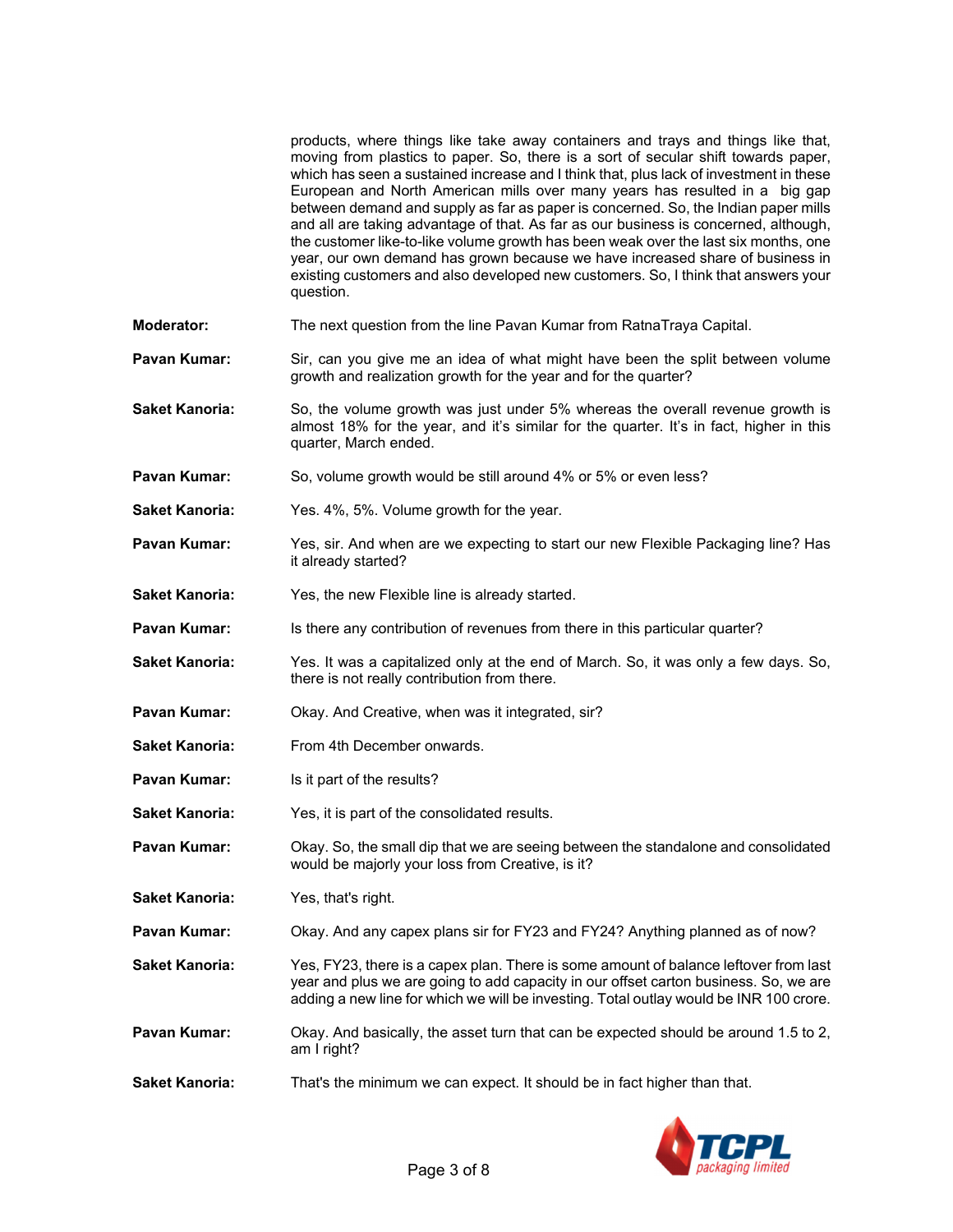- **Pavan Kumar:** Okay. And in terms of the raw material prices, what is the trend that we are seeing in Q1, sir? In the sense, are we facing further inflationary headwinds or how is that working?
- **Saket Kanoria:** So, on the paper side, there's a mixed trend, in recycled materials, in fact, pricing has become soft. In fact, it is going down because the Q4 was very, very high, but in virgin board, the value-added board, raw material is still in short supply and their raw material costs are growing. So, there is still inflationary trend. Whereas in the Flexible Packaging segment, in some items, it is still inflationary, like solvents, chemicals, etc. But in basic films, it is currently soft.
- **Pavan Kumar:** Okay. Okay. That's fine. And just one second, sir. Yes. So, margin, at least should be sustainable, right, at least at 14%, 15%, over the medium-term, I'm not asking about the next quarter or so? But in the medium-term, should that be the margin expectation?
- **Saket Kanoria:** Yes, I mean, we have achieved that. So, we don't see any reason why not.
- **Moderator:** The next question is from the line of Vipul Shah from RW Equities.
- **Vipul Shah:** Congratulations sir, on an excellent set of results. Just wanted to understand, previously also on earlier calls, we had this question about whether the company will be able to get back to the 42%, 43% gross margins, which we used to clock earlier. Definitely, at least the gross margins have been stable, but considering the current inflationary environment we are in, do you still believe there is some ground to further increase our gross margins?
- **Saket Kanoria:** Our gross margin is quite close to that figure, if you look at year-to-date, we are almost at 40% roughly, 39%. So, yes, we are close, because the inflation is so high, because the incremental cost to maintain that kind of incremental margin is very challenging. But we are close to that number.
- **Vipul Shah:** One more question, which I had was, sir, are the gross margins better in the Flexible business than the traditional business or is it more or less the same?
- **Saket Kanoria:** No Flexible business gross margin is lower in fact.
- **Moderator:** The next question is a follow up from the line of Pavan Kumar from RatnaTraya Capital.
- **Pavan Kumar:** Sir, I just wanted to understand how frequently are our contracts with our customers negotiated and when did this negotiation last take place?
- **Saket Kanoria:** The customer contract negotiations is ongoing. Some customers are even on a monthly cycle, some are quarterly cycle. Nowadays, because of such high volatility raw material pricing, it is more frequent. Earlier, it could be annual, could be six months, depends on volume and which customer. But in the present circumstance, it is a much shorter time period.
- **Pavan Kumar:** On our base business, or our carton packaging business, can we expect a growth rate of 10% to 15%? Is it possible?
- **Saket Kanoria:** Yes, it's more than possible. It's very possible. In fact, we have been achieving beyond that in the last couple of years, even though COVID was there.
- **Pavan Kumar:** Okay, sir. I mean, there were years, where it looked very difficult for the base business to grow. That's why my question was there. Of course, you have done a great job. Thank you.

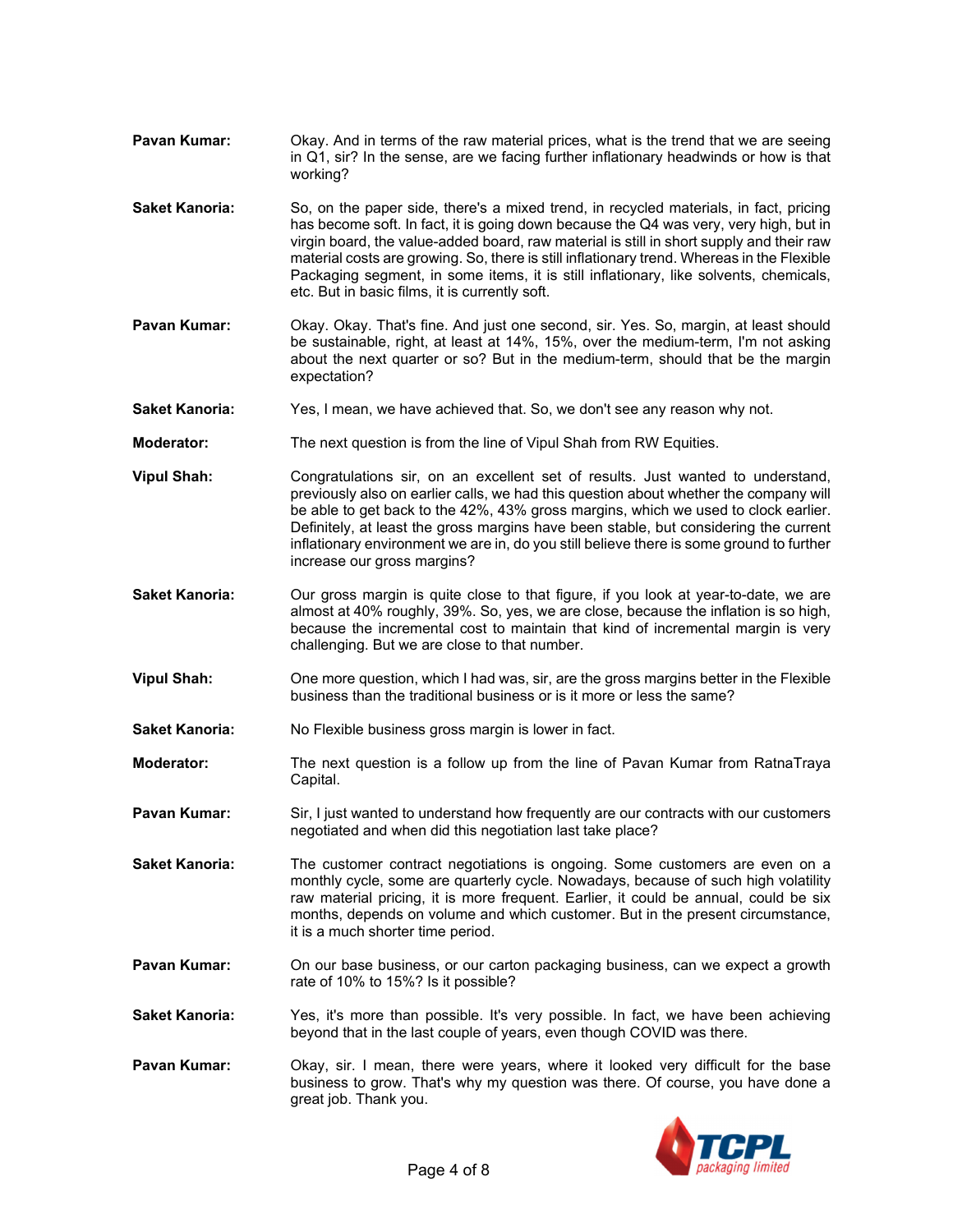- **Moderator:** The next question is from the line of Pratik Kedia from Kedia Securities Private Limited.
- **Pratik Kedia:** Great set of numbers. I just wanted to understand, if you can give your opinion on what's happening with the paper segment? We're hearing about some shutdowns in Europe, like in paper mills, paper prices going up? How does this affect us? And how do you see this playing out going forward?
- **Saket Kanoria:** Yes. Akshay will answer this.
- **Akshay Kanoria:** So, as I said earlier, basically, I think there has been a lack of investment in places like Europe and North America over the last decade. And at the same time, there's a secular shift towards paper and paperboard all over the world because of sustainability and anti-plastic etc. This is more so the case in the virgin paper market because, that is suitable for food contact. And what's happened post-COVID is that this shift has only sort of accelerated. So, there has been a huge increase in demand all over the world for these kinds of materials, which are virgin paper and paperboard. And our Indian mills are taking advantage of that and doing a very robust export business. And as the Indian demand revives, that kicked in as well at the same time. So, you see these virgin board and virgin paper suppliers, really improving their whole prospect.

On the recycle side, what we're seeing is basically the cost pressure, acute cost pressure on account of input costs going up in terms of the wastepaper, other chemical, transport costs, all of that. And these led to a big increase in the prices of those materials. But their market is not as robust in terms of their export and all of that as the virgin guys. So, hope that answers your question.

- **Pratik Kedia:** That does. That does. Thank you. Thank you. I really appreciate that. Just one question and not related to this one. Just wanted to know if you can give me a brief about the competitive landscape right now. Are we facing anything new? There were a lot of companies in the startup space also, which were not manufacturers, but I think direct sellers like Bizongo, and some other players, which were indirect, like Moglix and some others. Do we see them as a competitor or like do we have any competition that we're facing from these companies in any manner or any segments?
- **Akshay Kanoria:** So, in general, our industry is fairly fragmented. It's a multi-thousand crore market. If you ask me what's the size of your industry, particularly no one can say. It's a very fragmented market, dominated by small scale local suppliers, who have old relationships with the customer. And as those customers mature and develop and grow, and they require more stable and value-added suppliers who they can rely on, they come to people like us.

As far as these startups are concerned that's not really had any much impact on our business. And in fact, to some extent, it can be a good thing, because they're not manufacturing, they're not the manufacturer. They are the intermediary. So, they can route these smaller brands and stuff to us and sort of be an intermediary or a middleman. So, to that extent, they are in fact, a good thing. They're not really a competitor, I wouldn't say that.

**Moderator:** The next question is from the line of Dhruv Shah from Ambika Fincap Consultants.

- **Dhruv Shah:** Congratulations for a really good set of numbers. Sir basically, I have three questions. One on Creative, how much did Creative really contribute to the current quarter?
- **Saket Kanoria:** The Creative contributed INR 9 crore for four months since acquisition.

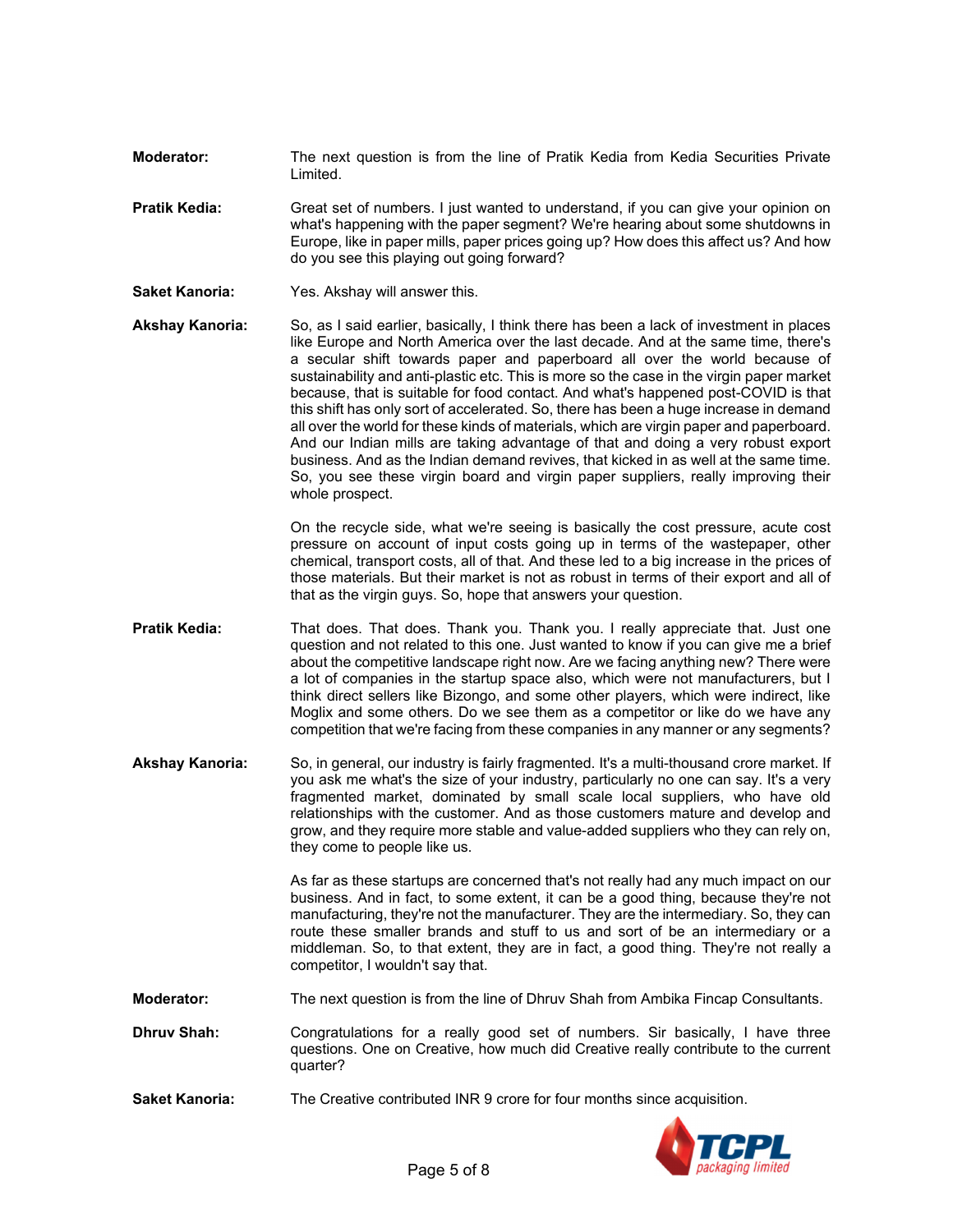- **Dhruv Shah:** Right. And what will be your capacity utilization right now?
- **Saket Kanoria:** Capacity utilization there is quite low, about 40%.
- **Dhruv Shah: Okay.** Great. Sir, I have one industry question. Considering the raw material constraints, the industry is facing right now, I'm sure that you would have taken the market share, because FMCG companies are just reporting 1% to 2% volume growth, you guys have reported something around 4% to 5%. Sir, do you think this market share which we have taken is sustainable and going forward, do you see FMCG companies being more loyal to larger players like us?
- **Saket Kanoria:** I think FMCG customers are loyal to people who can deliver on time and quality is right and anyone who services them properly at a competitive price. But having said that, yes, we are picking up market share also because we are adding new customers and within the same company we are adding and also our supply chain is run more efficiently. So, we are getting raw material in time. All these things contribute to this.
- **Dhruv Shah:** Sir, my question was primarily, because we are a very price sensitive industry, because there is no entry to barrier as such at least as far as the paperboard is concerned. So, in that context, I was asking that, because now FMCG companies would have seen such a high raw material increase. Going forward, do you see that they will overlook pricing for some time and giving more business to us?
- **Saket Kanoria:** I think no one is overlooking pricing at any time. As you said, it's a competitive business. But at the end of the day, you should get the material also on time now. That is the reliability and is very critical.
- **Dhruv Shah:** Right, right. Right, sir. Sir, I have a question on your balance sheet. Have we seen a peak debt because debt right now is around INR 400 crore? Do you see it going up? I know that you have INR 100 crore capex, but our cash profit is INR 125 crore for the current year. So, I'm assuming that this INR 100 crore can be funded through internal accruals. So, can we expect that we have reached the peak debt and from here the debt should come down?
- **Saket Kanoria:** So, the debt will be as a ratio and a percentage, I think that's the way to look at it not in the absolute terms. And if the company grows and debt as a percentage of the growth or percentage of sale, percentage of debt worth, the debt-to-EBITDA, I think these ratios and percentages is what we should strive to improve rather than the total absolute amount.
- **Dhruv Shah:** Okay. Sir, and the last question, so, in our corporate presentation, we had guided that it's our endeavored to reach 20% ROCE. So, with our capex plans and with Creative now contributing, do we expect to reach that milestone by FY24?
- **Akshay Kanoria:** Yes, so the ROCE is basically when we make an investment, our whole idea and strategy is that we should manage 20 plus percent ROCE. And if you see in the past, that was the case also. And we see that coming back. And certainly, if you go by the last few months, I think we are sort of improving.
- **Saket Kanoria:** The return on capital employed, we have hit 20% plus, about eight years ago, seven years ago, then it dipped to 10%, 12%, 13%. And then over the last two, three years, it is improving. I think, this year, we've got up to almost 15%. So, it is getting better. So, it means better utilization, and more efficiency.
- **Moderator:** The next question is a follow up from the line of Vipul Shah from RW Equities.

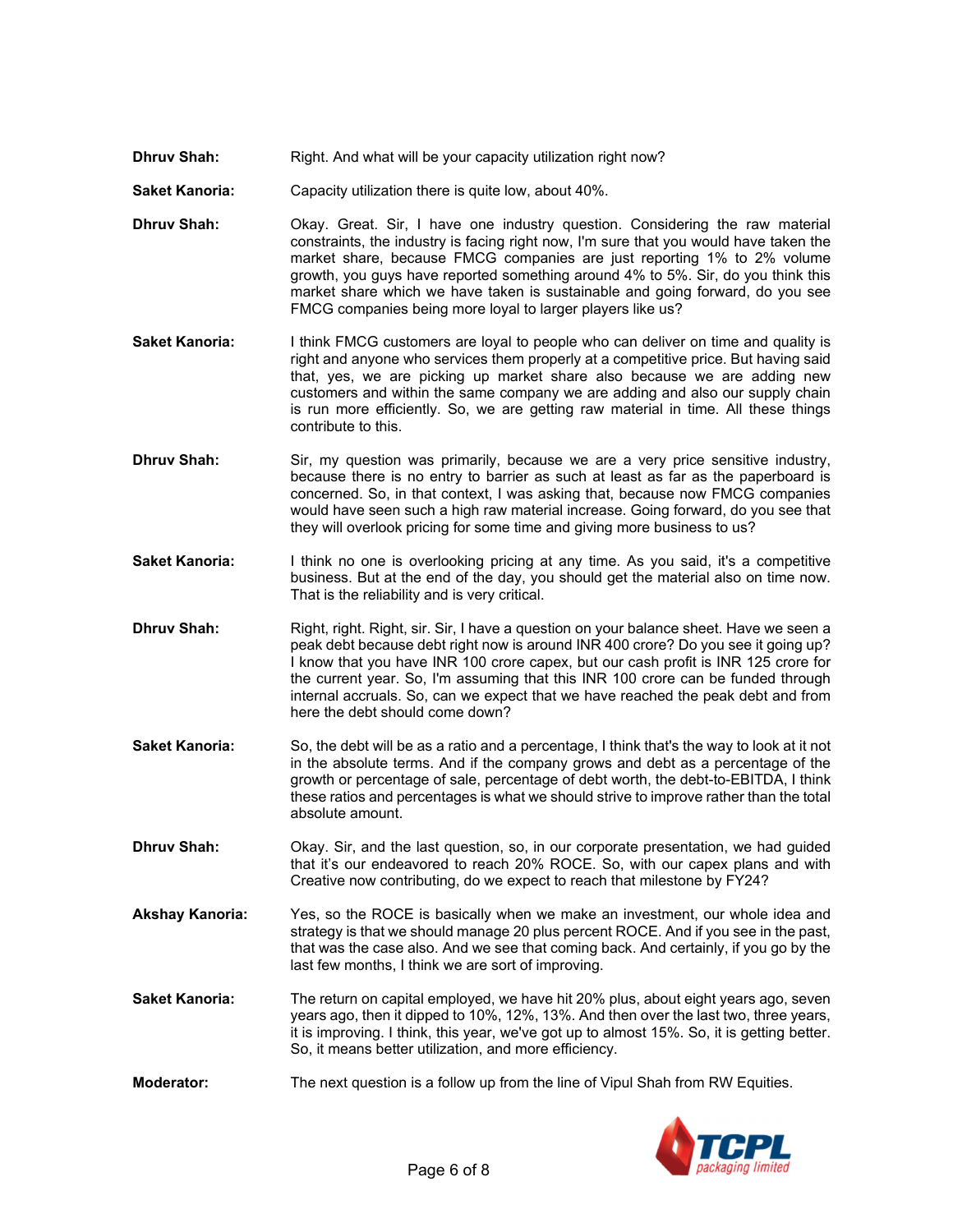- **Vipul Shah:** Sir, I have a follow up. If I heard you correct, sir, Creative basically operated at 40% capacity utilization and contributed close to INR 9 crore in the year gone by. Do you see Creative operating at close to full capacity this year?
- **Saket Kanoria:** So, right now, because of this international situation with China in periods of lockdown and this Russia war, the supply chain of this mobile phone business is a little affected. Means, our customers are not able to get their raw material like chips and microprocessor and small, small parts, with the result that they are not able to ramp up full production. And second thing is that, even Indian smartphone market is a lot dependent on export. And the export is also affected due to the international position. So, if we do expect improvement, but we don't expect at very high level of utilization.
- **Akshay Kanoria:** In the long-term volume shifting to India and the India volume growing that is very much baked in and we expect big improvement, but in the immediate time that is taking time because of all of these disruptions from COVID, China zero COVID and then this war situation and the RM scarcity and all of that. So basically, at the customer end the production is really hit, but once it comes back, we'll be fully ready to take advantage and we can grow this by factors of several multiples.
- **Saket Kanoria:** And also, we will get into other forms of rigid box which in any case, we are trying.
- **Akshay Kanoria:** For all our other customers.
- **Saket Kanoria:** Yes.
- **Vipul Shah:** So, just a follow up to that, I hear you when you say that sir, it is basically a circular shift that the mobile phone manufacturing and export will increase. Obviously, these are not the times when we should expect growth, but the secular shift is here. As a company, are you looking at putting in more resources into Creative and growing capacity to be ready for the growth whenever it comes?
- **Saket Kanoria:** Yes, absolutely. We've already started doing that since we took over. We are expanding the building. We've already added very modern equipment and we will further develop as we go along because it's a small unit, and it has to come to a much bigger scale.
- **Moderator:** The next question is from the line of Gunjan Kabra from Niveshaay.
- **Gunjan Kabra:** Sir, congratulations for a good set of numbers. My first question is, sir, what was the export proportion as a percentage of revenue this quarter? And what was it in the previous quarter? And which countries do we export? Like major revenue comes from which country? And like, in your term, how are we seeing exports for our company?
- **Saket Kanoria:** So, export, overall export, I can tell you for the year was about 23%. And we are exporting to a lot of countries in Europe, Netherlands, Sweden, UK, Middle East is a big geography in which we export, parts of Africa. So, yes, it's fairly broad based across these three regions. And now, we are looking to expand further to the North America, where we also see a lot of opportunity.
- **Gunjan Kabra:** Sir, is it possible to give quarter-on-quarter?
- Saket Kanoria: No, quarter-on-quarter figures are not published.
- **Gunjan Kabra:** Okay. So, also this quarter, we were able to maintain our margins, but from like seeing the high paper prices, are we seeing a pressure on margins going forward or we'll be able to maintain it?